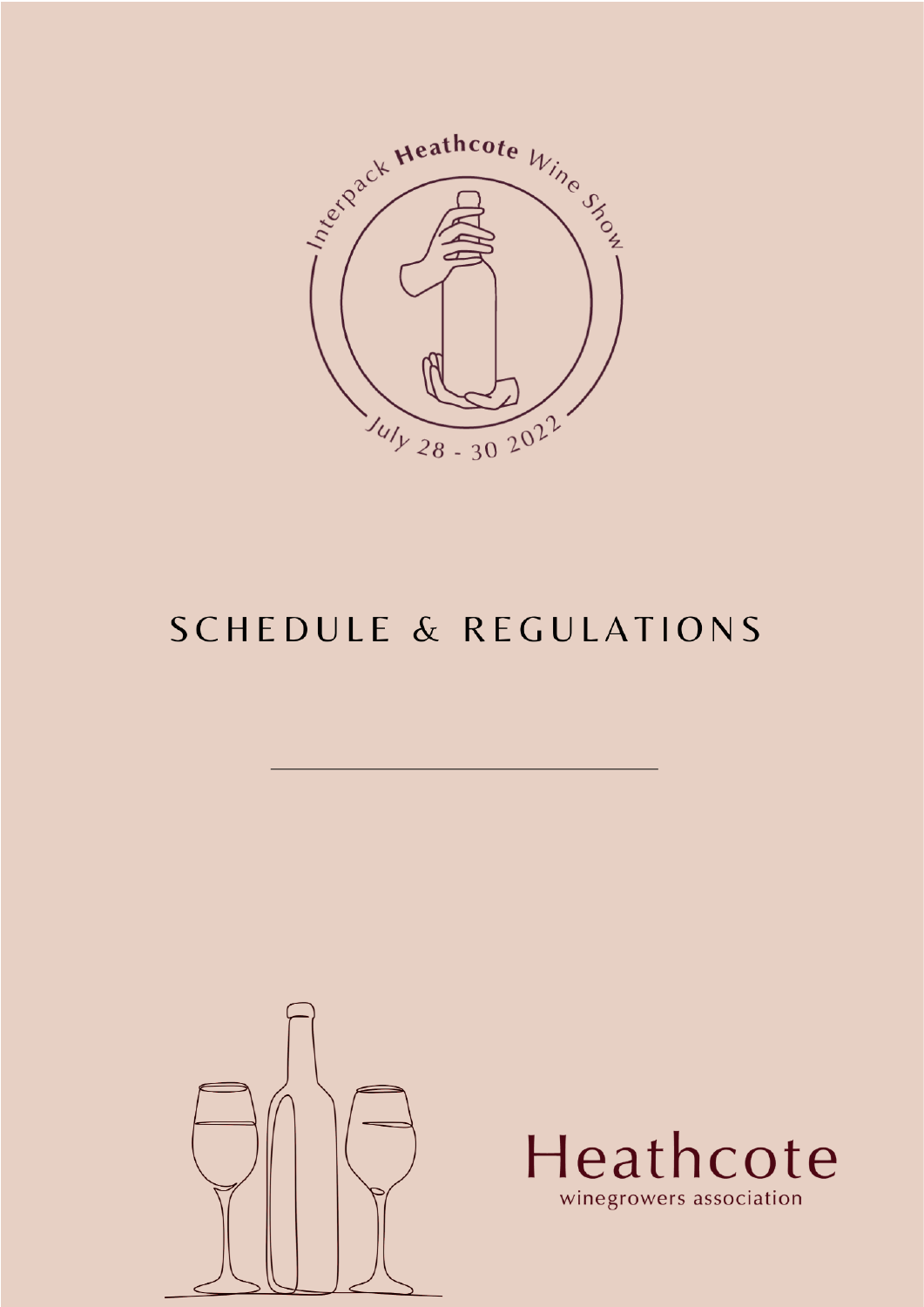### SHOW COMMITTEE

Ian Hopkins (Chairman), Hugh Jones, Madeline Marson

### SHOW JUDGES

Gabrielle Poy (Chair of Judges) Matt Harrop Sophie Otton Jen Pfeiffer Jeremy Prideaux Justin Purser

### KEY DATES

Entries Open: Thursday June 2, 2022 Entries Close: Monday July 11, 2022 HWS Celebration Dinner: Saturday July 30, 2022

Distribution of Labels: Tuesday July 12 – Wednesday July 13, 2022 Delivery of Exhibits: Thursday July 15 – Tuesday July 26, 2022 Judging: Thursday July 28 – Friday July 29, 2022 Exhibitor Tasting: Friday, July 29, 2022 - 4pm-6pm

## JUDGING VENUE

Barrack Reserve, Heathcote

### ENTRY INFORMATION

#### ENTRY PROCESS

1. Wine entries must be submitted online no later than Monday July 11, 2022

- 2. Labels will be generated and emailed to exhibitors via the online Showrunner system.
- 3. Exhibitors must print and place entry labels on corresponding exhibits (do not obscure commercial labels)
- 4. Wine exhibits must be delivered (with Showrunner labels attached) to the following address:

Heathcote Wine Show c/- Heathcote Winery 185 High St, Heathcote VIC 3523

#### ONLINE ENTRY

Enter online via AWRI Showrunner here. Details on how to set up at Showrunner account can be found here.

#### SUBMISSION FEES

The cost per entry is \$45.00 (inc GST), for HWA members and \$65.00 per entry (inc GST) for non-members. HWA members must provide the discount code during the Showrunner submission process to access discounted entry fees. The discount code will be provided in HWA member-only communications or by emailing events@heathcotewinegrowers.com.au. The HWA member discount may not be applied retroactively. No entry to the show is deemed to be valid unless accompanied by payment of the relevant fees for each entry.

### CORRESPONDENCE TO:

The Chairman, Heathcote Wine Show PO Box 446, Heathcote VIC 3523 | Email: ian@tellurianwines.com.au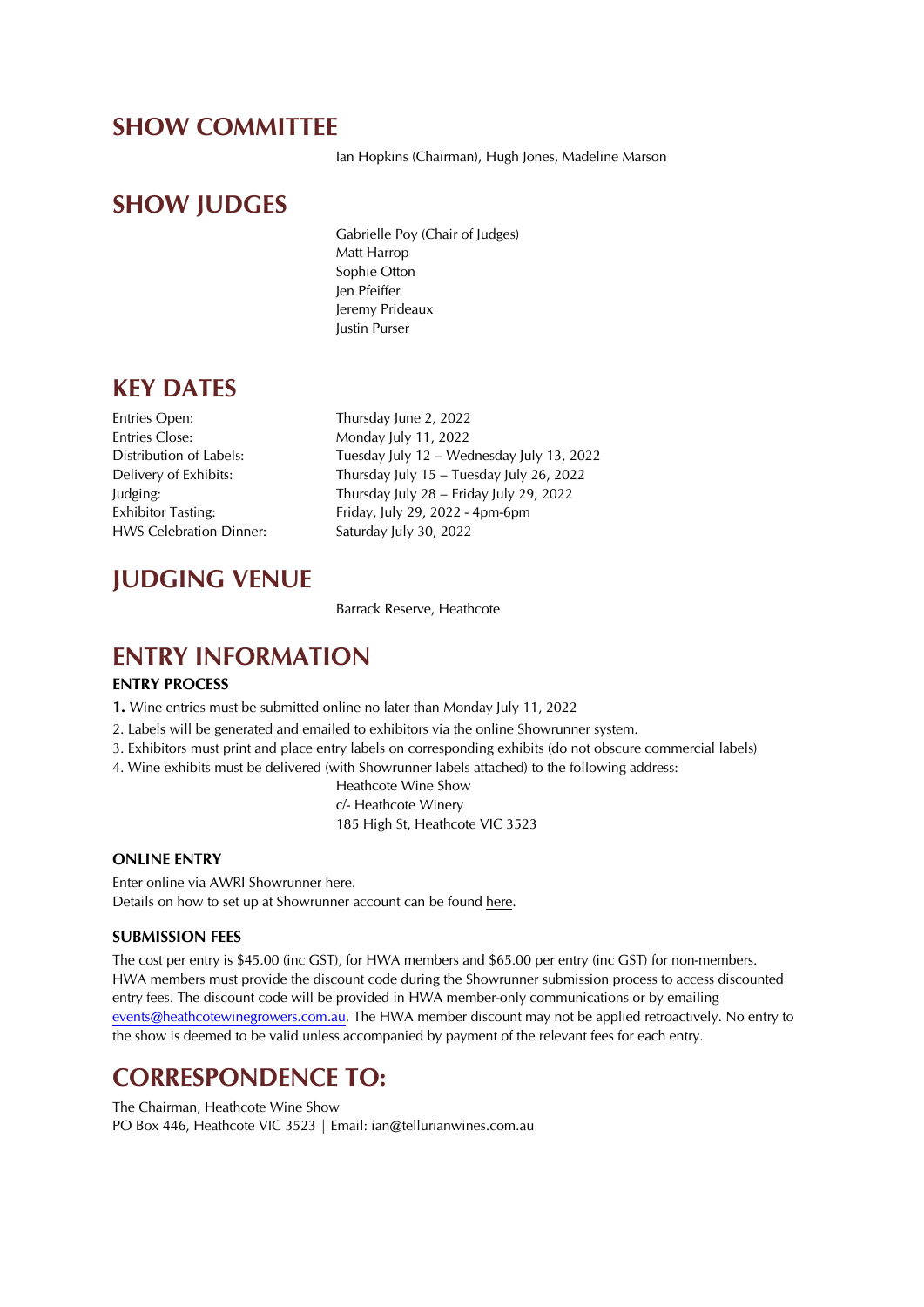# SCHEDULE OF AWARDS

### MAJOR AWARDS

### HEATHCOTE WINE OF PROVENANCE 2022

WINE OF SHOW

BEST SHIRAZ

BEST OTHER WINE

BEST WINE GROWN AND MADE IN HEATHCOTE

BEST SINGLE VINEYARD WINE

CHAIR'S TROPHY

### CLASS TROPHIES

- Class 1 Best Sparkling Wine<br>
Class 2 Best White Wine
- **Best White Wine**
- Class 3 Best Rosé
- Class 4 Best Young Shiraz (2019-2021)
- Class 5 Best Older Shiraz (2017-2018)<br>Class 6 Best Museum Shiraz (2016 & o
- Best Museum Shiraz (2016 & older)
- Class 7 Best Red Wine (Italian/Spanish)
- Class 8 Best Red Wine (Rhone Style or Blend)
- Class 9 Best Cabernet
- Class 10 Best Red Wine (Other)

\*If minimum 10 entries are not achieved in any class, the entries will be entered into the most closely related class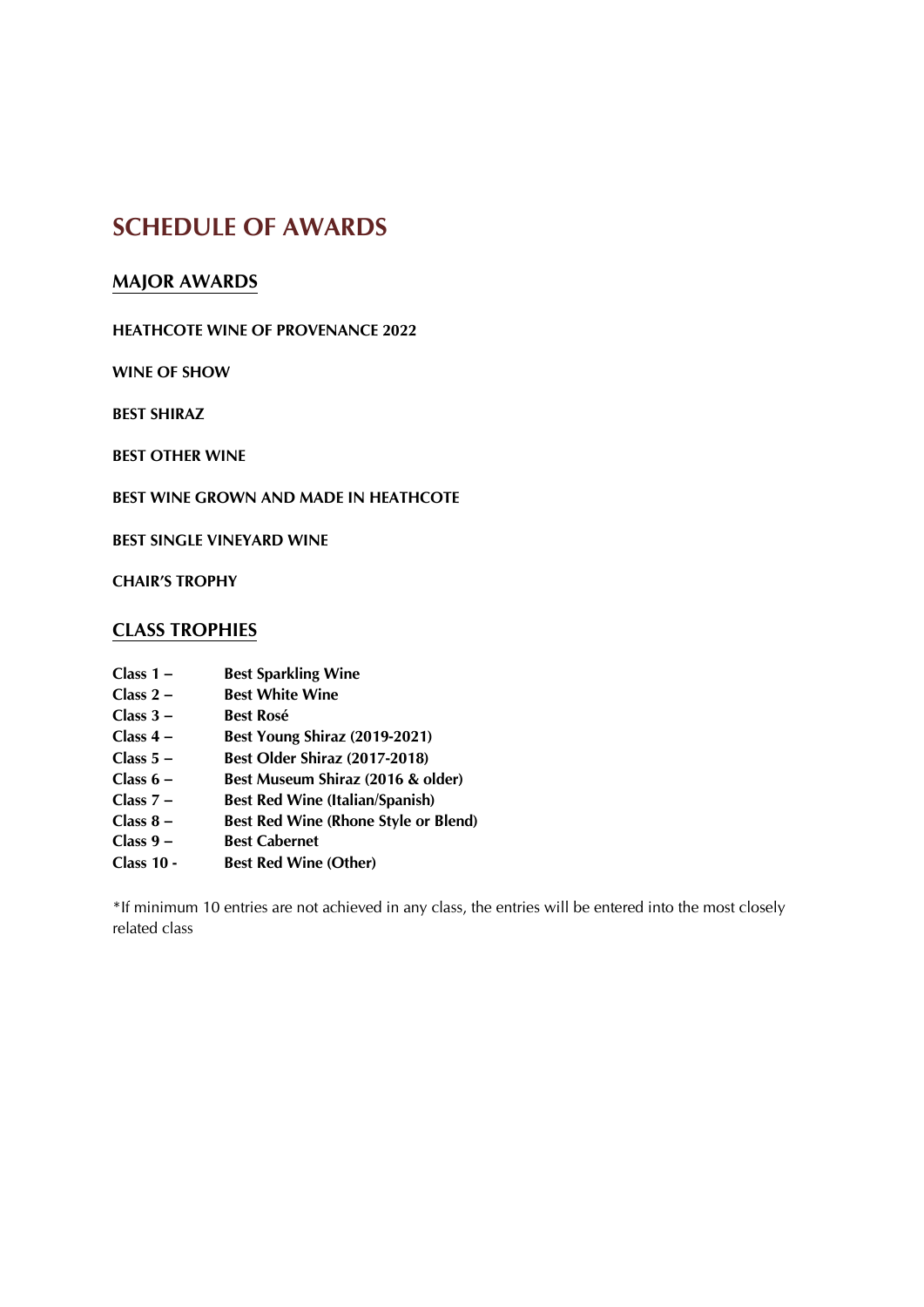# **CLASSES**

#### **Sparkling Wine**

All styles of sparkling wine, including white and red, bottle or tank ferment. Minimum stock of 50doz must be available for sale at time of entry. Stock on tirage is not eligible.

#### Class 2: White Wine

All white wines (varietal or blend). Minimum stock of 50doz (450lt) must be bottled but not necessarily available for sale.

#### Class 3: Rose

All lightly coloured wines (varietal or blend) that would ordinarily be considered as "Rose". These wines can range from dry up to 50g/l residual sugar and can be of any vintage. Minimum stock of 50doz (450lt) must be bottled but not necessarily available for sale.

#### Class 4a: Young Shiraz (2021)

Shiraz wines (minimum 85%) that are vintage 2021. Minimum stock of 50doz (450lt) must be bottled but not necessarily available for sale.

#### Class 4b: Young Shiraz (2020)

Shiraz wines (minimum 85%) that are vintage 2020. Minimum stock of 50doz (450lt) must be bottled but not necessarily available for sale.

#### Class 4c: Young Shiraz (2019)

Shiraz wines (minimum 85%) that are vintage 2019. Minimum stock of 50doz (450lt) must be bottled but not necessarily available for sale.

#### Class 5: Older Shiraz

Shiraz wines (minimum 85%) that are vintage 2017 to 2018 and from original bottlings of not less than 50doz.

#### Class 6: Museum Shiraz

Shiraz wines (minimum 85%) that are vintage 2016 or older and from original bottlings of not less than 50doz.

#### Class 7: Red Wine (Italian/Spanish

All red wines (single varietal) made from varietals considered to be of Italian/Spanish origins. Any vintage. Minimum stock of 50doz (450lt) must be bottled but not necessarily available for sale.

#### Class 8: Red Wine (Rhone Style or Blend)

All red wines (single varietal or blend) made from varietals considered to originate in the Rhone Valley and specifically not based on Shiraz (less than 50% Shiraz). Any vintage. Minimum stock of 50doz (450lt) must be bottled but not necessarily available for sale.

#### Class 9: Cabernet

All red wines (varietal or blend) that are not Shiraz based (refer Class 4-6) or classified as Italian, Spanish or Rhone (refer Class 7-8). These wines must be a minimum 85% Cabernet Sauvignon, Cabernet Franc, Carmenere, Malbec, Petit Verdot, Merlot or other varietals considered to be within the "Cabernet family". Any vintage. Minimum stock of 50doz (450lt) must be bottled but not necessarily available for sale.

#### Class 10: Red Wine (Other)

All red wines (varietal or blend) that are not considered within the definitions in Classes 4-9. Any vintage accepted. Minimum stock of 50doz (450lt) must be bottled but not necessarily available for sale.

## **REGULATIONS**

1. All Classes are restricted to wines made from grapes grown in the Heathcote wine district. The minimum requirement is 85% Heathcote origin grapes, in line with LIP.

2. A winegrower shall mean any person or group producing wine from grapes grown in Heathcote, even if the wine is made elsewhere.

- 3. Grapes shall mean grapes grown within Heathcote, Victoria.
- 4. All wines exhibited must be bottled at the time of entry.
- 5. Minimum quantity limits apply to each Class.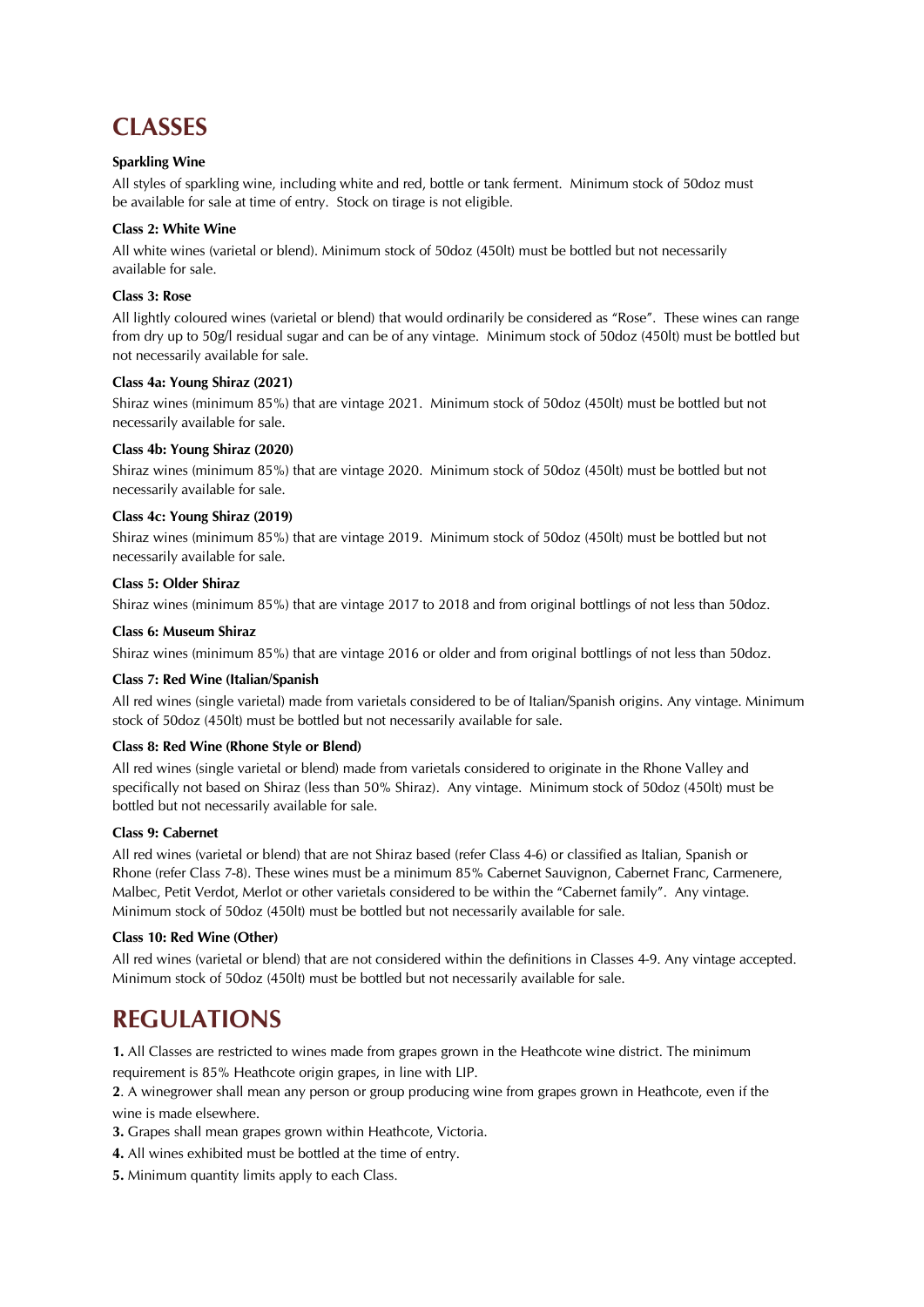6. Each wine entry to consist of 3 x 750ml or 6 x 375ml bottles.

7. Exhibits will be judged on points and the points awarded wines will be set out in the list of awards.

8. Gold, Silver and Bronze awards will only be issued to award winners which are bottled at the time of judging. Eligibility for class trophies will extend to wines which have won a gold medal award in the appropriate class at the current Show.

9. Major trophies and awards will be selected from the appropriate class award winning wines. The criteria for the major awards will be as follows:

#### Heathcote Wine of Provenance

This class showcases quality, consistency, and longevity. Details of the regulations specific to the Heathcote Wine of Provenance are presented in Regulation 27.

#### Wine of Show

To be chosen by a taste-off between the Best Shiraz and the Best Other Wine trophy winners. The winner of this award will represent Heathcote in the Premier's Award at the Victorian Wine Show.

#### Best Shiraz Trophy

To be chosen by a taste-off as required, from the trophy-winning Shiraz wines from each of Classes 4, 5 & 6, encompassing "Young", "Older" and "Museum" Shiraz wine.

#### Best Other Wine Trophy

To the best wine across all classes except Classes 4-6. To be chosen by taste-off from the leading qualifying wines in Classes 1-10 except Classes 4-6.

#### Best Wine Grown and Made in Heathcote

To the best wine made within the Heathcote region from Heathcote region fruit. To be chosen by a taste-off as required from the leading qualifying wines in Classes 1-10.

#### Best Single Vineyard Wine Trophy

To the best wine from a single named vineyard. To be chosen by a taste-off as required, from the leading qualifying wines in Classes 1-10.

#### Chair's Award

To the best wine to not win a trophy across all classes except Classes 4-6. To be chosen by taste-off from the leading qualifying wines in Classes 1-10 except Classes 4-6. This award is at the complete discretion of the Chair of Judges.

10. Entries must be made online via Heathcote Wine Show's Showrunner platform. Exhibitors must state the correct Class to be competed for, vintage or approximate age of the wine, the variety or blend of varieties, labelled alcohol content, whether or not the wine was oak matured, and the exhibitor's best assessment of the "weight" of the wine – simplified to "light" "medium" or "full" bodied. The purpose of these preliminary assessments is to aid the stewarding of the wine show.

11. No wine is to be entered more than once in the Show, except in the Heathcote Wine of Provenance award

protocol (refer Regulation 27). This includes wines that have been labelled in a distinctly different manner. 12. No unauthorised person will be allowed to inspect an entry form after lodgment with the Show, until the Judges' awards have been made public.

13. In all Classes the stock, as stated on the entry form, may be inspected and checked by a representative of the Show or its nominee before or after judging. Samples of award-winning entries must be held for at least one month after announcement of awards.

14. Exhibits are to bear either their commercial label(s) or have a label panel supplied by the exhibitor that clearly states the wine details as would be expected on the commercial label (including but not limited to name, varietal composition, % alcohol and maker). Show labels will be issued within five days of close of entry. Showrunner labels must be affixed to all entries prior to delivery of wine to Heathcote Winery.

15. After the close of entries, no person will be permitted access to the exhibits, except the judges, stewards, management and staff, until all the awards have been made.

16. Each exhibit must represent stock as set out on the entry form and be the bona fide property of that exhibitor.

17. Exhibits of blended wines must represent the prescribed quantity already blended. Wines containing 85% or more of one variety must be entered in the appropriate varietal class.

18. All exhibits become the property of the Heathcote Wine Show and by inference the Heathcote Winegrowers Association.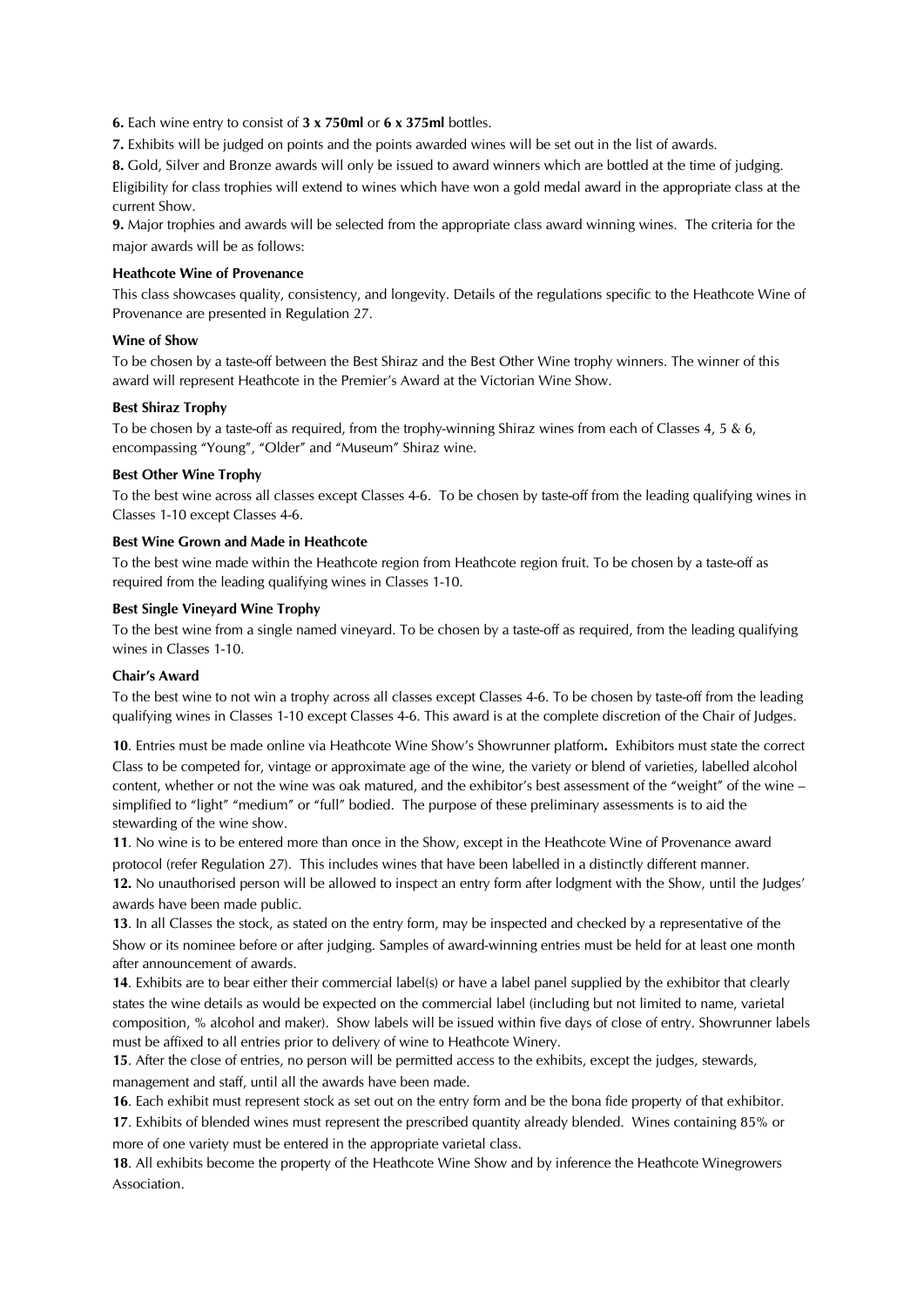19. To protect the integrity of the show, the committee or their appointee will undertake random audits of exhibitors either before, during or after the judging to verify that wine samples, labels, stocks and use of medals are in accordance with the regulations of the show. An exhibitor breaking any rule or regulation may be disqualified from this Show or future Shows conducted by the Heathcote Winegrowers Association. No entry will be received from any person or persons disqualified by this or any other similar Society or Show during the period of such disqualification. Should any such entry be accepted it shall, when discovered, be deemed void and the entry fee, exhibit(s) and all awards or trophies will be forfeited.

20. All exhibits must contain more than 85% grapes grown in Heathcote Wine Region in Victoria and conform to the respective Acts of the State of Victoria and the Commonwealth of Australia, which governs the production of Australian Wine, these include the Health Act and Regulations, and any others. The Show reserves the right to have any exhibit inspected and/or analysed.

21. The decision of the Chair of Judges is final, and no protests will be entered into.

22. Judges shall not at any time prior to the announcement have any access or knowledge as to the identity of the exhibits.

23. No exhibitor shall advertise or allow to be advertised by any means whatsoever, whether by broadcasting, pictorially, or in writing, the fact that any exhibit has won any prize in this Show unless such advertisement shows clearly:

#### (a) Heathcote Wine Show.

- (b) Year of Award.
- (c) Description of Class with vintage year where applicable.
- (d) Type of wine.

Any competitor making improper use of awards won at the Heathcote Wine Show for advertising purposes may be disqualified from future Shows. The Heathcote Wine Show has a prescribed medal sticker pro-forma which can be supplied upon request or via the Heathcote Winegrowers Association website. Only wines entered in the Show can carry awards won by those wines at the Show.

24. Exhibitors agree to provide a maximum of two dozen of Award, Trophy & Gold Medal winning wines for use in the Wine Show dinner and other promotional events. Compensation will be at the rate of \$150/dozen. If additional wine is required, the Show will pay the Exhibitor's 'Distributor Price'.

25. Exhibitors agree to allow their awarding winning wines and names to be used in future promotions of the wine show.

26. The cost per entry is \$45.00 including GST, for HWA members / \$65.00 per entry including GST for non members. No entry to the show is deemed to be valid unless accompanied by payment of the relevant fees for each entry.

#### HEATHCOTE WINE OF PROVENANCE

27. The Heathcote Wine of Provenance Award (HWP) aims to identify an individual wine brand that maintains the highest quality over the assessment period. Expression of vintage is expected and respected. The objective is to prove the provenance of the label, not to identify the single best wine of show. All wines entered must come from a commercial bottling of at least 50 dozen. The regulations governing participation in the award are detailed in regulations 27.1-27.11:

27.1 The Award is open to any group of three red wines: single varietal  $(>85%)$  or blends, the fruit for which has been grown in the Heathcote GI and bottled under the same label over a minimum ten vintage period.

27.2 The group of three wines must span at least ten consecutive vintages and there must be at least two vintages between each. Eg:

a) if the youngest wine in the group is 2019 vintage,

b) the next wine must be 2016 or older,

c) the third wine must be 2010 or older to provide the ten-vintage span.

27.3 The three wines must be under the same label from the producer.

27.4 The three wines will be assessed as a group for intrinsic quality and trueness of style of the period.

27.5 An exhibitor is allowed only one entry for the award.

27.6 Only one wine from a previous award-winning group can be included in a subsequent entry (this condition also applies to previous Heathcote Grand Terroir winning groups).

27.7 Two bottles of each of the three wines entered for the HWP are to be provided for judging. Samples for HWP will not be drawn from wines entered for other classes in the Show.